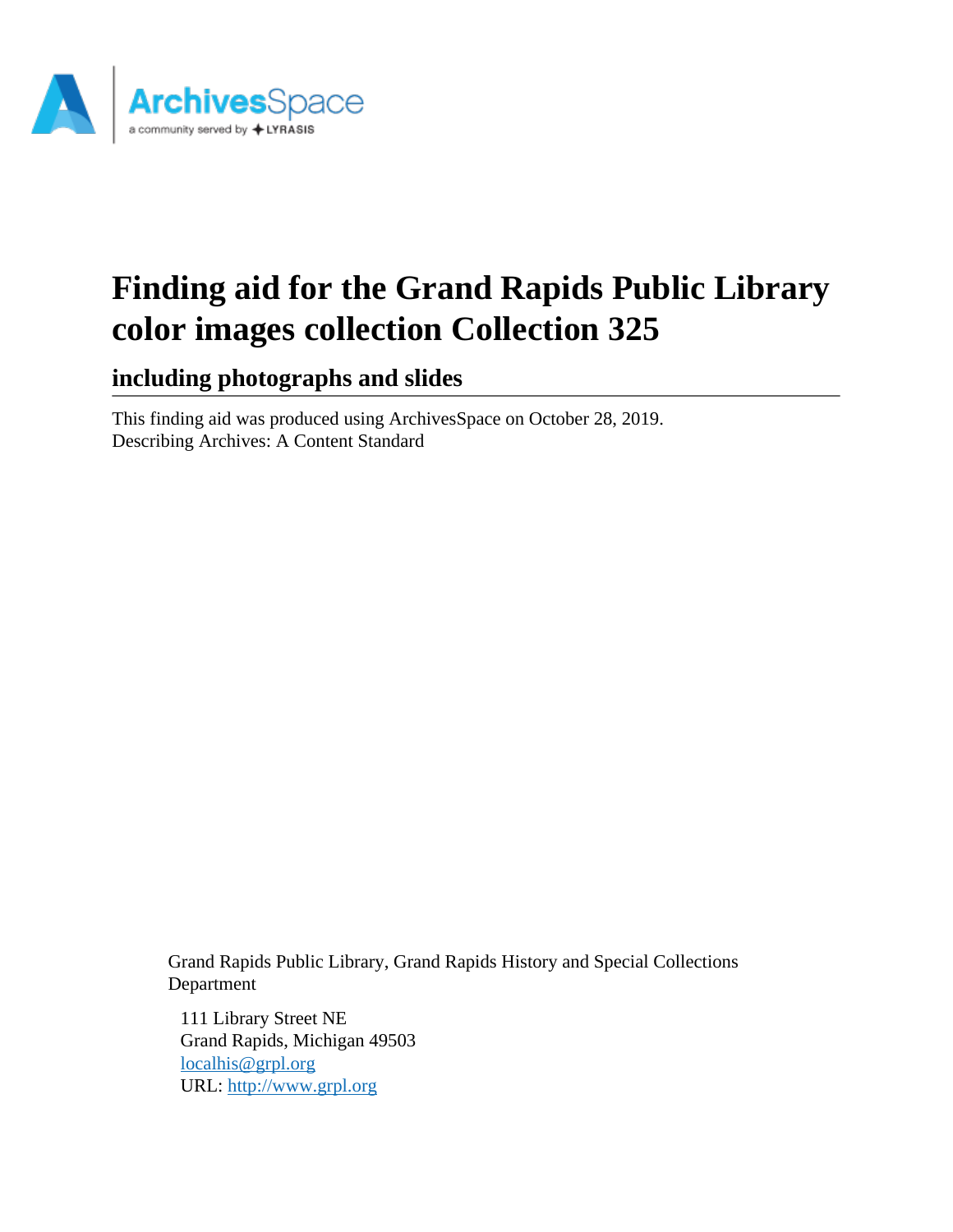# <span id="page-1-0"></span>**Table of Contents**

| Stanley Ketchel gravesite and tombstone at Holy Cross Cemetery, Grand Rapids, Michigan. (2)  6 |  |
|------------------------------------------------------------------------------------------------|--|
|                                                                                                |  |
|                                                                                                |  |
|                                                                                                |  |
|                                                                                                |  |
|                                                                                                |  |
|                                                                                                |  |
|                                                                                                |  |
|                                                                                                |  |
|                                                                                                |  |
|                                                                                                |  |
|                                                                                                |  |
|                                                                                                |  |
|                                                                                                |  |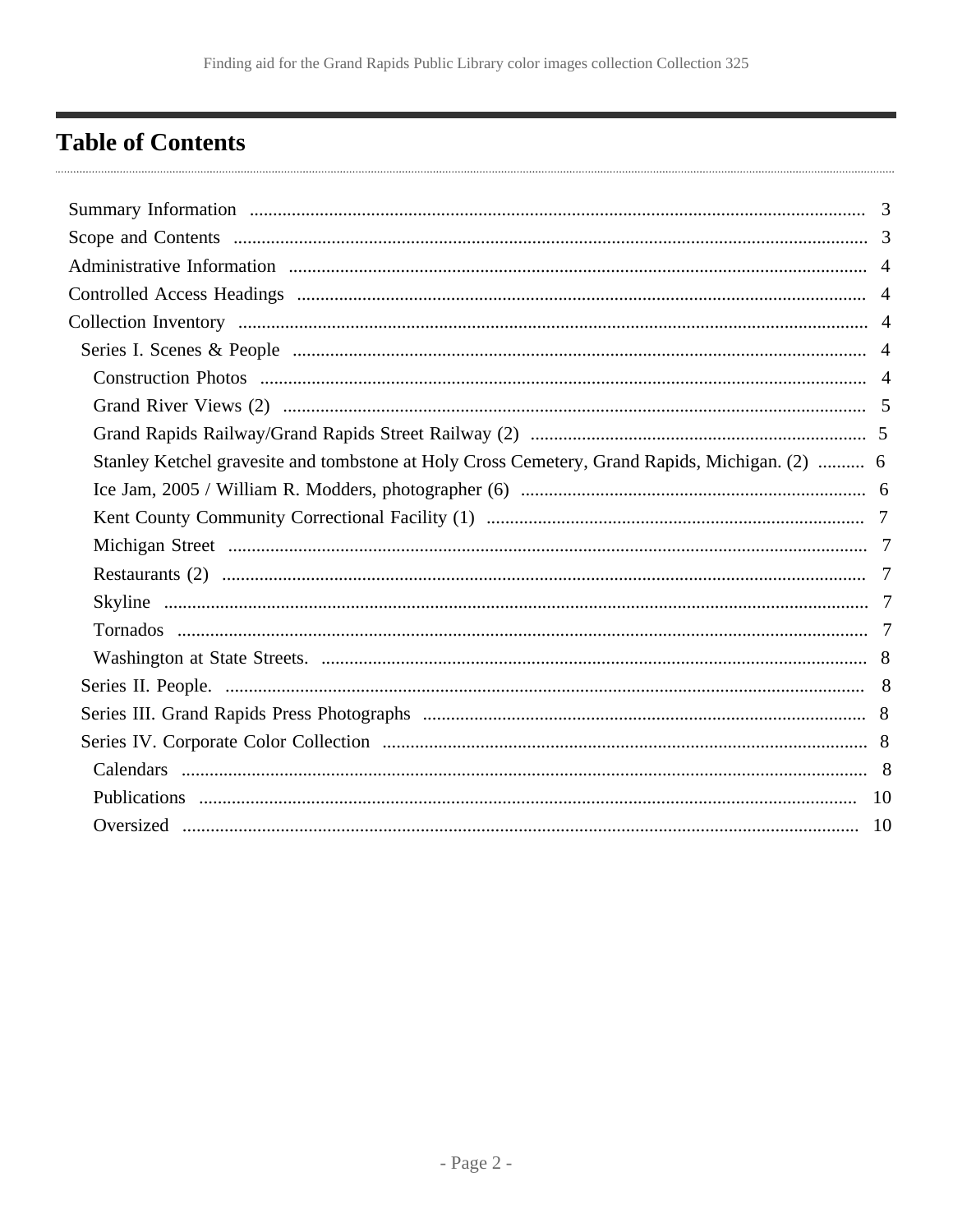# <span id="page-2-0"></span>**Summary Information**

| <b>Repository:</b><br><b>Title:</b>                              | Grand Rapids Public Library, Grand Rapids History and Special<br><b>Collections Department</b><br>Grand Rapids Public Library color images collection                                                                                  |
|------------------------------------------------------------------|----------------------------------------------------------------------------------------------------------------------------------------------------------------------------------------------------------------------------------------|
| ID:                                                              | Collection 325                                                                                                                                                                                                                         |
| <b>ID</b> [Archivists]<br><b>Toolkit</b><br>Database::RESOURCE]: | 331                                                                                                                                                                                                                                    |
| Date:                                                            | circa 1950-                                                                                                                                                                                                                            |
| <b>Physical Description:</b>                                     | 3.3 Linear Feet Five boxes                                                                                                                                                                                                             |
| Language of the<br><b>Material:</b>                              | English                                                                                                                                                                                                                                |
| Abstract:                                                        | This is a devised collection that attempts to bring together by format<br>various small accessions of color photographs. As an open collection,<br>new images may be added. The collection includes images of scenes<br>and of people. |

**^** [Return to Table of Contents](#page-1-0)

# <span id="page-2-1"></span>**Scope and Contents**

There are many different historical types of visual imagery available in the GRPL Archives. Some collections, such as the GRPL Stereocard Collection, are defined with that particular type of photography in mind. This organization by material type allows for the management of the materials by size, by type of preservation treatments, and also indirectly provides targeted access of age or type of views, such as black and white vs color.

Traditional color photographs produced with film cameras can fade more quickly in some cases than their black and white counter parts. And it is primarily in order to monitor the condition of the color print, as well as to more easily provide color vs black and white images at patrons requests, that Coll. 325 has been created as a sibling to Coll. 054. For those images believed created using a digital camera and printed using a digital process, though they may be color, should be processed for what is currently defined as the Fuji Collection. For those images know to be color laser copies, there is also a separate collector, for the better monitoring of the image, and provisions to researchers.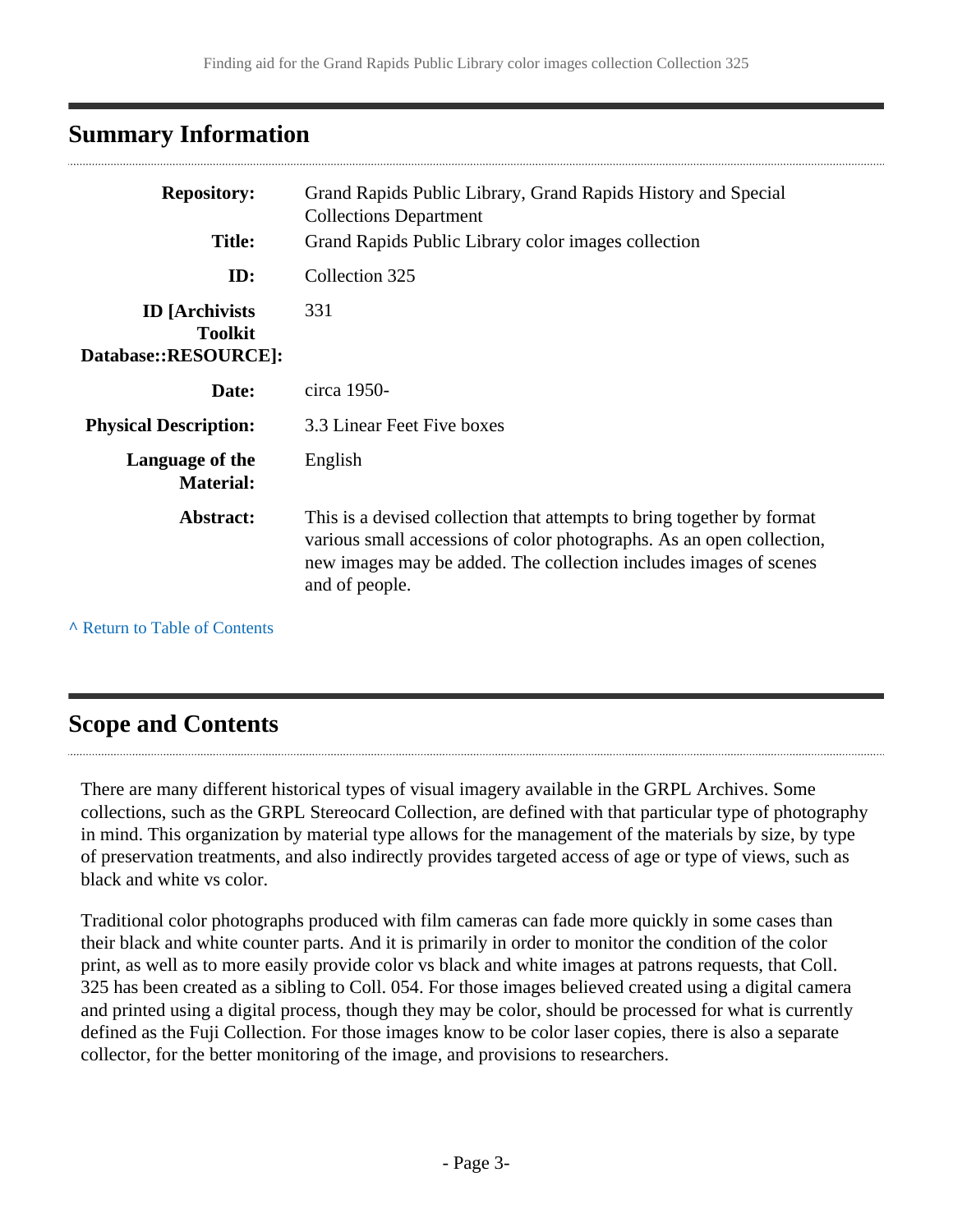#### **^** [Return to Table of Contents](#page-1-0)

## <span id="page-3-0"></span>**Administrative Information**

#### **Publication Statement**

Grand Rapids Public Library, Grand Rapids History and Special Collections Department

111 Library Street NE Grand Rapids, Michigan 49503 [localhis@grpl.org](mailto:localhis@grpl.org) URL:<http://www.grpl.org>

### **Immediate Source of Acquisition**

Various donors and accession numbers.

**^** [Return to Table of Contents](#page-1-0)

# <span id="page-3-1"></span>**Controlled Access Headings**

- photographs
- Grand Rapids (Mich.) -- History -- photographs

# <span id="page-3-2"></span>**Collection Inventory**

#### <span id="page-3-3"></span>**Series I. Scenes & People**

**Title/Description Instances**

Old City Hall Demolition, 1969. 1999.119.1-8 Box 1

### <span id="page-3-4"></span>**Construction Photos**

**Michigan at Monroe Set, Mar. 12, 2001 (9 items)**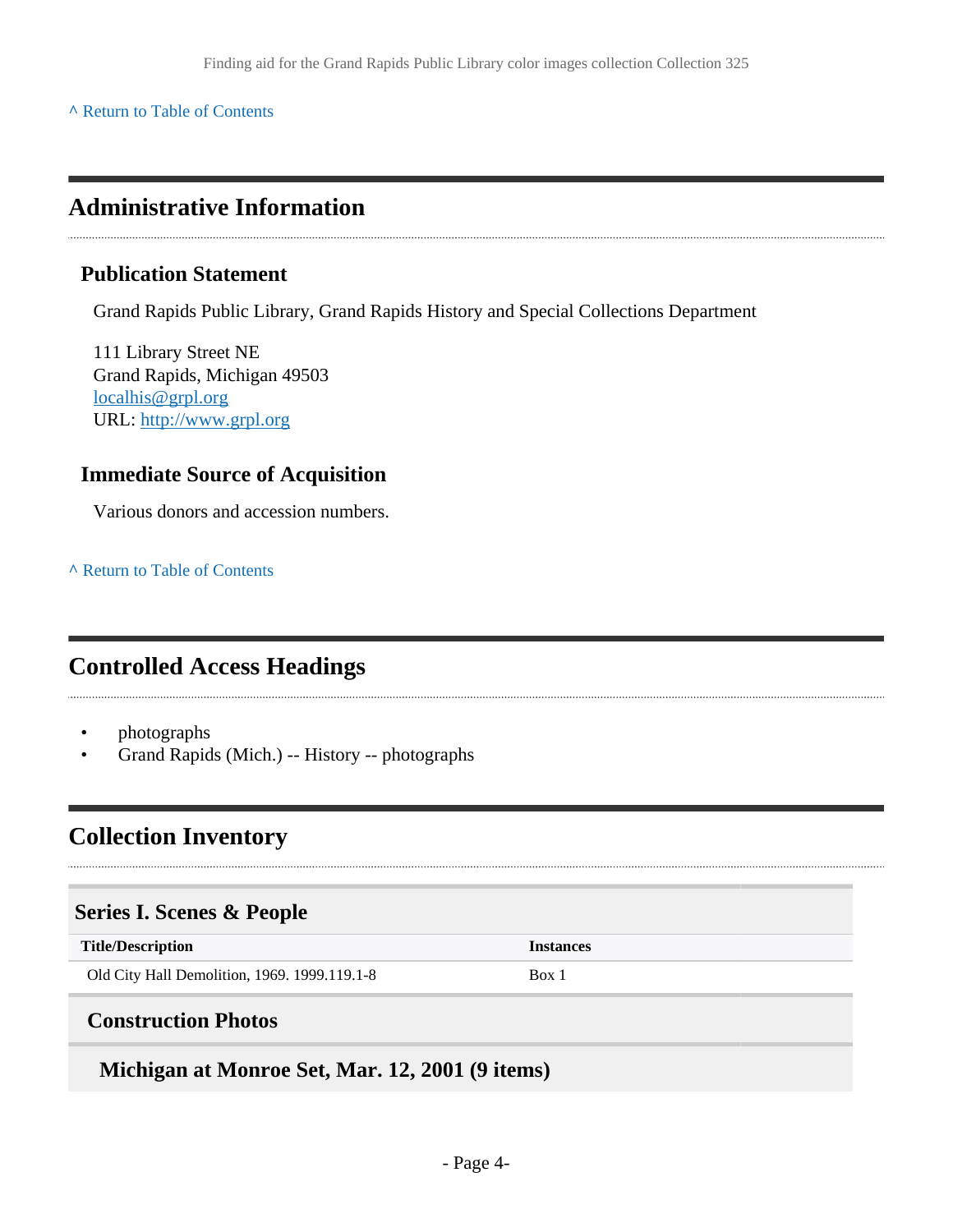#### **Scope and Contents**

Images show views of historical old canal structures along the Grand River found during 2001 excavation.

| <b>Title/Description</b>                                                                                                                                                                          | <b>Instances</b> |
|---------------------------------------------------------------------------------------------------------------------------------------------------------------------------------------------------|------------------|
| .1 View of Olds Manor left, & Press building beyond across<br>Monroe. Large pipes & excavation in foreground. 2001.030.1                                                                          | Box 1            |
| .2 View of Post Office, with corner of Olds Manor right<br>& large office building across the river in background.<br>"CAT" yellow excavating tractor lifting a large pipe section.<br>2001.030.2 | Box 1            |
| .3 View of excavation showing the canal, just under the road<br>surface. Press Building? In background. 2001.030.3                                                                                | Box 1            |
| .4 Large office building on other side of river. With river $\&$<br>Michigan/Bridge St. bridge. 2001.030.4                                                                                        | Box 1            |
| .5 Excavation in front of Olds Manor, show hole (canal?)<br>2001.030.5                                                                                                                            | Box 1            |
| .6 Man standing in the excavation hole, perhaps by collapsed<br>canal pieces, across from Olds Manor, with Post office &<br>large office building behind right. 2001.030.6                        | Box 1            |
| .7 Large pipes on flat bed truck in front of Olds Manor.<br>"CAT" digger, excavation in front. Press Building center right<br>on far corner. 2001.030.7                                           | Box 1            |
| .8 Stop sign at ? Street. Excavation, with large pipes, 1 in claw<br>of "CAT" digger, with Olds Manor behind. 2001.030.8                                                                          | Box 1            |
| .9 View through large pipe section, to man in cab of digger,<br>with Olds Manor behind. 2001.030.9                                                                                                | Box 1            |
|                                                                                                                                                                                                   |                  |

### <span id="page-4-0"></span>**Grand River Views (2)**

| <b>Title/Description</b>                                                                                                               | <b>Instances</b> |
|----------------------------------------------------------------------------------------------------------------------------------------|------------------|
| 1. Bird's eye view of the river north? With multiple bridges, and<br>dam toward the bottom.                                            | Box 1            |
| 2. June 19, 1988. Drought. View of low river and banks to<br>the south(?) of Grand rapids, with the city skyline in the<br>background. | Box 1            |

### <span id="page-4-1"></span>**Grand Rapids Railway/Grand Rapids Street Railway (2)**

#### **Biographical / Historical**

This building was on the site of Gelock Heavy Movers, 450 Market S.W., and was torn down for the construction of their later building.

| <b>Title/Description</b>                                      | <b>Instances</b> |
|---------------------------------------------------------------|------------------|
| 1. View of eave of red brick building showing date "1900" and | Box 1            |
| lettering "Grand Rapids Railway Company" 2009.050             |                  |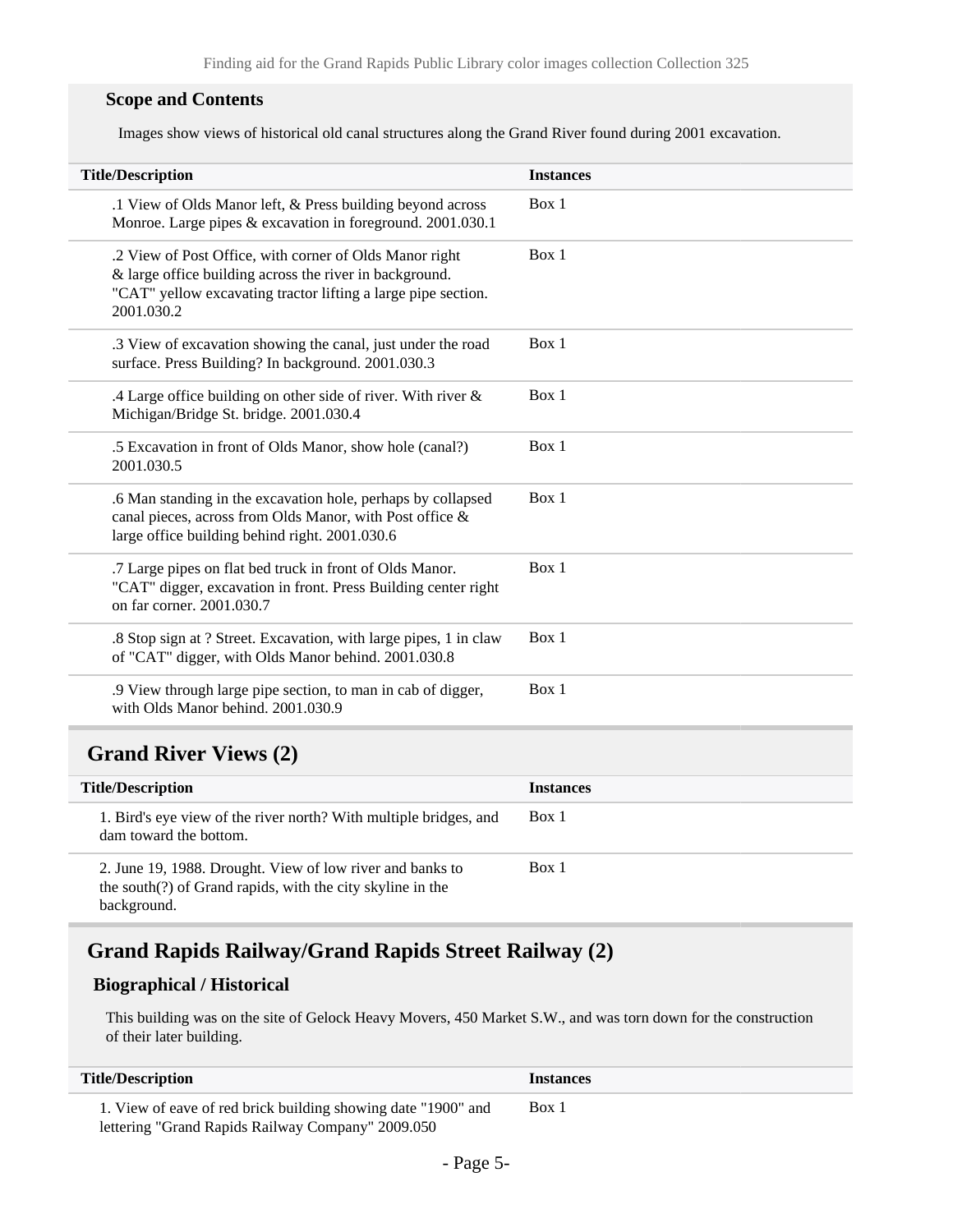| 2. Distant view of same building with field in foreground, other<br>buildings, heavy equipment, telephone pole & wires and flue in<br>the landscape. 2009.050 | Box 1 |
|---------------------------------------------------------------------------------------------------------------------------------------------------------------|-------|
| Herpolsheimer's and WOOD-TV 'Alive with Color' (36 snapshots)<br><b>Custodial History:</b><br><b>Custodial History</b><br>Moved from 054-13-17                | Box 1 |
| 547 Jefferson at Buckley St. House, later a four-plex unit.<br>1999.131.1-24                                                                                  | Box 1 |
| <b>General</b>                                                                                                                                                |       |
| Numbered 1-4, 5a/b, 6a/b, 7a/b, 8a/b, 9a/b, 10a/b, 11a/b, 12a/<br>b, $13a/b$ , $14a/b$                                                                        |       |
| Old Kent County Building just before demolition, 1968?<br>2002.095.1-3                                                                                        | Box 1 |

### <span id="page-5-0"></span>**Stanley Ketchel gravesite and tombstone at Holy Cross Cemetery, Grand Rapids, Michigan. (2)**

#### Related Materials: **Related Materials**

See also photos of the Funeral in Coll. 054-9-20

| <b>Title/Description</b>                                                                              | <b>Instances</b> |
|-------------------------------------------------------------------------------------------------------|------------------|
| 1. Near view of tombstone, Stanley ketchel, Sept. 14, 1886-Oct.<br>15, 1910. 2005.086.1               | Box 1            |
| 2. View showing the cross on top of the tombstone and the<br>surrounding trees and stones. 2005.086.2 | Box 1            |
| Barn, Patterson south of 28th St., ca. 2002, being removed.<br>2006.013                               | Box 1            |

### <span id="page-5-1"></span>**Ice Jam, 2005 / William R. Modders, photographer (6)**

| <b>Title/Description</b>                                                                                                                                                                             | <b>Instances</b> |
|------------------------------------------------------------------------------------------------------------------------------------------------------------------------------------------------------|------------------|
| 1. G.R. 6th St. Dam, Jan. 2005. Looking East from the Fish<br>Ladder, Brass Works Building on Monroe Ave., N.W. [Dam<br>covered with ice in this view $7 \times 10$ in. 2005.038.1                   | Box 2            |
| 2. G.R. 6th St. Dam, Mar. 2005. [Dam visible, orange colored,<br>with men fishing in the Grand River, snow on the ground.<br>Belknap Lookout Hill can be seen in this view. 7 x 10 in.<br>2005.038.2 | Box 2            |
| 3.4x6 version of Jan. 2005 view above. 2005.038.3                                                                                                                                                    | Box 1            |
| 4.4x6 version of Mar, 2005 view above. Colors are more subtle<br>in this version (not a orange, more brownish) 2005.038.4                                                                            | Box 1            |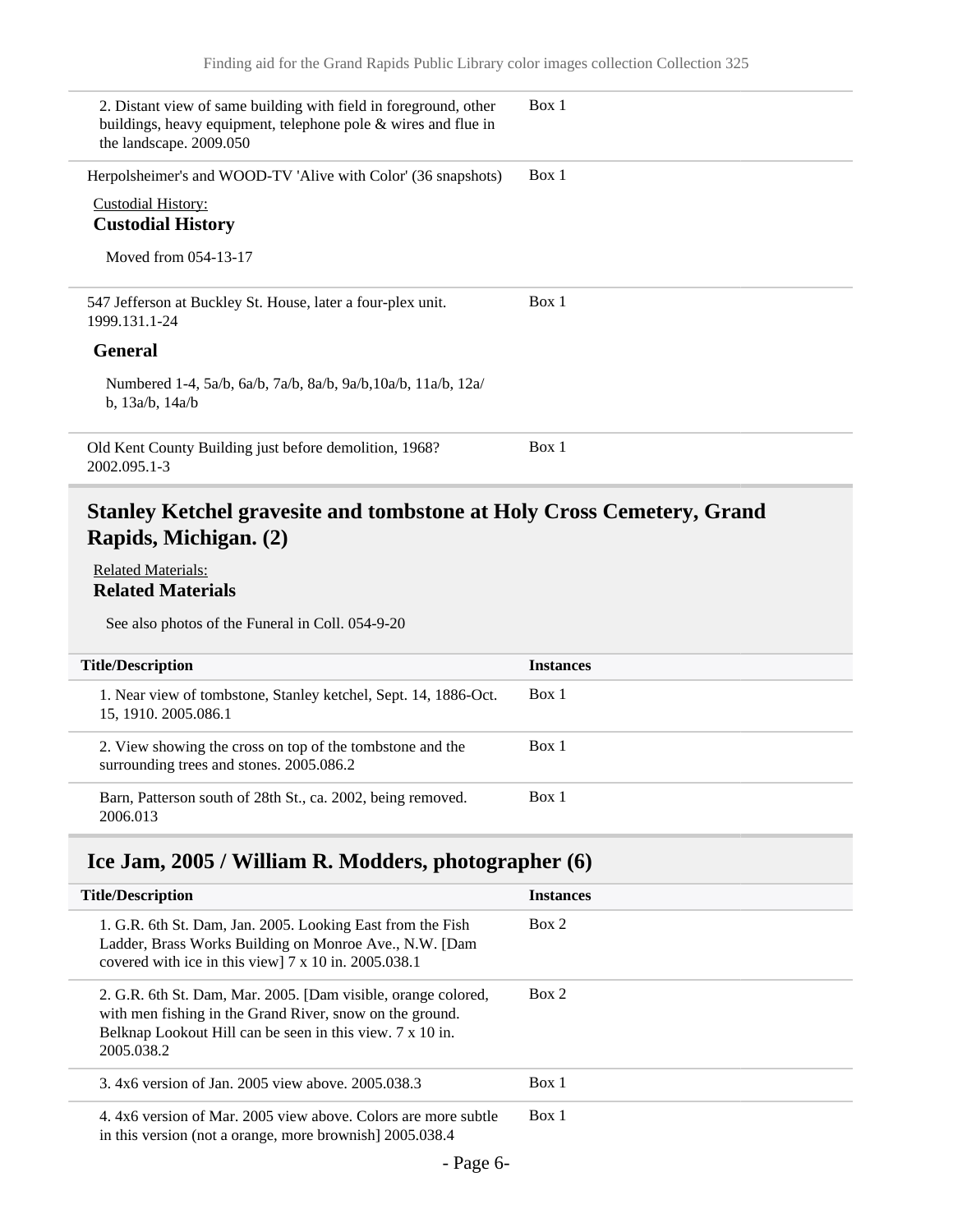<span id="page-6-2"></span><span id="page-6-1"></span><span id="page-6-0"></span>

| 5. View South on the Grand River, Michigan Ave. bridge in<br>foreground, DeVos Place on river left, with the McKay Tower<br>behind. Amway Grand is tall building at center right, on Pearl<br>St. 2005.038.5 | Box 1            |
|--------------------------------------------------------------------------------------------------------------------------------------------------------------------------------------------------------------|------------------|
| 6. Mar. 6, 2005 version of same view above, but with a higher<br>river, full of ice. More of DeVos Place is seen and more spans of<br>the bridge to the East. 2005.038.6                                     | Box 1            |
| Kent County Community Correctional Facility (1)                                                                                                                                                              |                  |
| <b>Title/Description</b>                                                                                                                                                                                     | <b>Instances</b> |
| 1. Fall 1999 aerial view of complex. Includes old site 1958<br>construction. Moved from 054-17-2 11/26/2007.                                                                                                 | Box 1            |
| <b>Michigan Street</b>                                                                                                                                                                                       |                  |
| <b>Title/Description</b>                                                                                                                                                                                     | <b>Instances</b> |
| Michigan Street, west of Lafayette. Includes 225 Michigan<br>St., Hollywood Barber Shop, and Hill Drug Store, 2 images<br>$[2019.074]$ , 1955                                                                | Box 1            |
| <b>Restaurants (2)</b>                                                                                                                                                                                       |                  |
| <b>Title/Description</b>                                                                                                                                                                                     | <b>Instances</b> |
|                                                                                                                                                                                                              |                  |
| One Trick Pony. 2009.004.4.1                                                                                                                                                                                 | Box 1            |
| Cottage Bar. 2009.004.4.2                                                                                                                                                                                    | Box 1            |
| <b>Skyline</b>                                                                                                                                                                                               |                  |
| <b>Title/Description</b>                                                                                                                                                                                     | <b>Instances</b> |
| Christmas Card showing a Grand Rapids Police car parked on<br>the East Side Grand River bank, with part of the Grand Rapids<br>skyline behind it.                                                            | Box 1            |
| <b>Custodial History:</b><br><b>Custodial History</b>                                                                                                                                                        |                  |
| Formerly located at 054-41-14                                                                                                                                                                                |                  |
| <b>Tornados</b>                                                                                                                                                                                              |                  |
| <b>Title/Description</b>                                                                                                                                                                                     | <b>Instances</b> |

<span id="page-6-4"></span><span id="page-6-3"></span>Processing Information: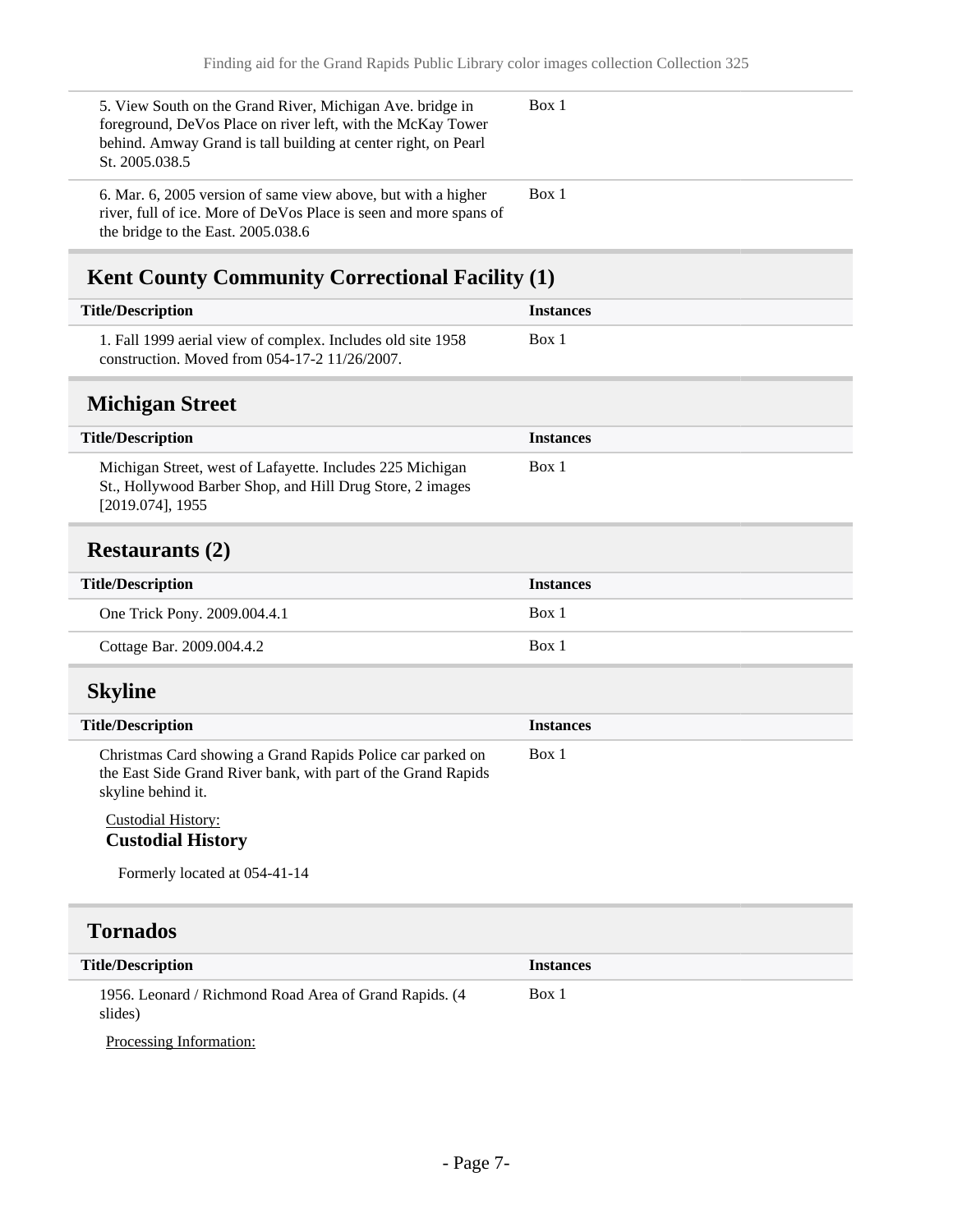Box 1

#### **Processing Information**

Slides, currently housed with prints, to be removed to separate slide box when prepared.

Fuji Pictograph color prints from the slides. Shows primarily damage to trees, but also building parts in landscape. 2007.009.1-4, 5-8

### <span id="page-7-0"></span>**Washington at State Streets.**

| <b>Title/Description</b>                                                                                              | <b>Instances</b> |  |
|-----------------------------------------------------------------------------------------------------------------------|------------------|--|
| Colorized black & white photo. Pictured is the point where<br>two streets met, a horse-drawn wagon, and a residential | Box 1            |  |
| neighbourhood. 1994.052.2                                                                                             |                  |  |

#### **^** [Return to Table of Contents](#page-1-0)

### <span id="page-7-1"></span>**Series II. People.**

#### **General**

For people in a scene, see Series I. Above.

#### **^** [Return to Table of Contents](#page-1-0)

### <span id="page-7-2"></span>**Series III. Grand Rapids Press Photographs**

#### Processing Information: **Processing Information**

These purchased color photos from the Press now processed as part of Coll. 297.

#### **^** [Return to Table of Contents](#page-1-0)

### <span id="page-7-3"></span>**Series IV. Corporate Color Collection**

#### <span id="page-7-4"></span>**Calendars**

#### **Date Unknown**

| <b>Title/Description</b>                                                                                 | <b>Instances</b> |
|----------------------------------------------------------------------------------------------------------|------------------|
| Nov.-Dec. calendar. View of downtown Grand Rapids /<br>[photographer] Dietrich Floeter, Grand Ledge, Mi. | Box 3            |

#### **1992**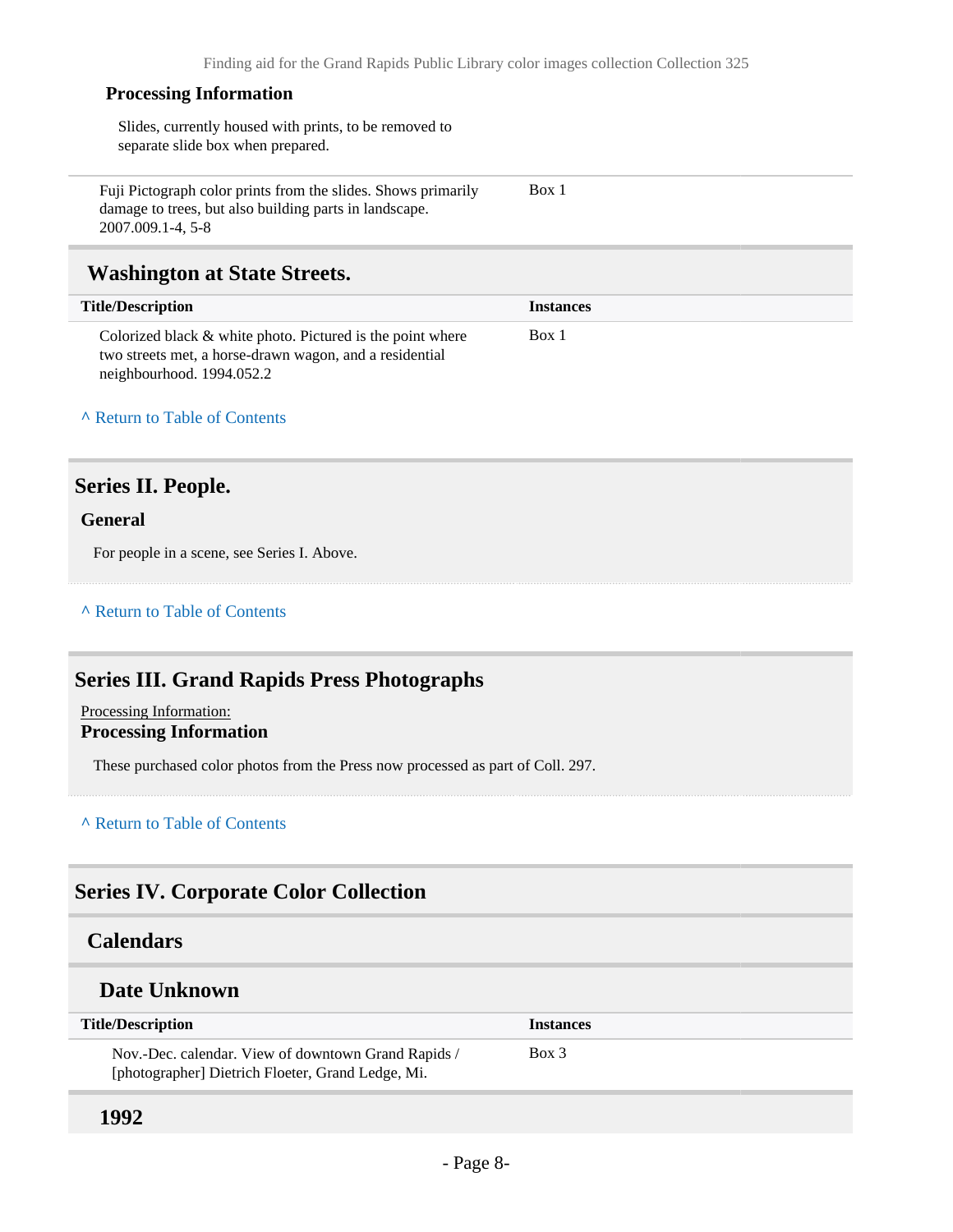| <b>Title/Description</b>                                                                                                                  | <b>Instances</b> |
|-------------------------------------------------------------------------------------------------------------------------------------------|------------------|
| Mar./Apr. "West Michigan History" Showing First shipment<br>of Furniture by Air. Morris Col. 43, Neg. #1553, colorized by<br>Corp. Color. | Box 3            |
| Aerial view of bridge / photo by John L. Wagner. Jan-Apr.<br>calendar                                                                     | Box 3            |
| 1998                                                                                                                                      |                  |
| <b>Title/Description</b>                                                                                                                  | <b>Instances</b> |
| 1998 Oct-Dec Calendar / Photo by Dr. Lee Pool (fall leaves)                                                                               | Box 3            |
| 1999                                                                                                                                      |                  |
| <b>Title/Description</b>                                                                                                                  | <b>Instances</b> |
| Jan.-March / photo by Dan Watts (giraffe)                                                                                                 | Box 3            |
| Apr.-June. / photo by John Randall (field)                                                                                                | Box 3            |
| July-Sept. / photo by Ken Scott (Orchard? Windmill, barn)                                                                                 | Box 3            |
| Oct-Dec. / photo by Bob Mills, Jr. (goats)                                                                                                | Box 3            |
| 2000                                                                                                                                      |                  |
| <b>Title/Description</b>                                                                                                                  | <b>Instances</b> |
| $Jan - Apr$                                                                                                                               | Box 3            |
| $May - Aug$                                                                                                                               | Box 3            |
| Sept-Dec.                                                                                                                                 | Box 3            |
| 2001                                                                                                                                      |                  |
| <b>Title/Description</b>                                                                                                                  | <b>Instances</b> |
| Jan.-Mar                                                                                                                                  | Box 3            |
| July-Sept. www.kenscottphotography.com                                                                                                    | Box 3            |
| Oct. -Dec. Shows Unidentified desolation western landscape.<br>Photo by Joe Fletty.                                                       | Box 3            |
| 2002                                                                                                                                      |                  |
| <b>Title/Description</b>                                                                                                                  | <b>Instances</b> |
| Jan.-Feb. Shows winter snow scene, by Stan Taylor. Blue<br>background. Note that the year is often not given.                             | Box 3            |
| May-June Iris. Dr. Lee Pool                                                                                                               | Box 3            |
| July-August Bill Herbert                                                                                                                  | Box 3            |
| Nov-Dec. Dr. Lee Pool                                                                                                                     | Box 3            |